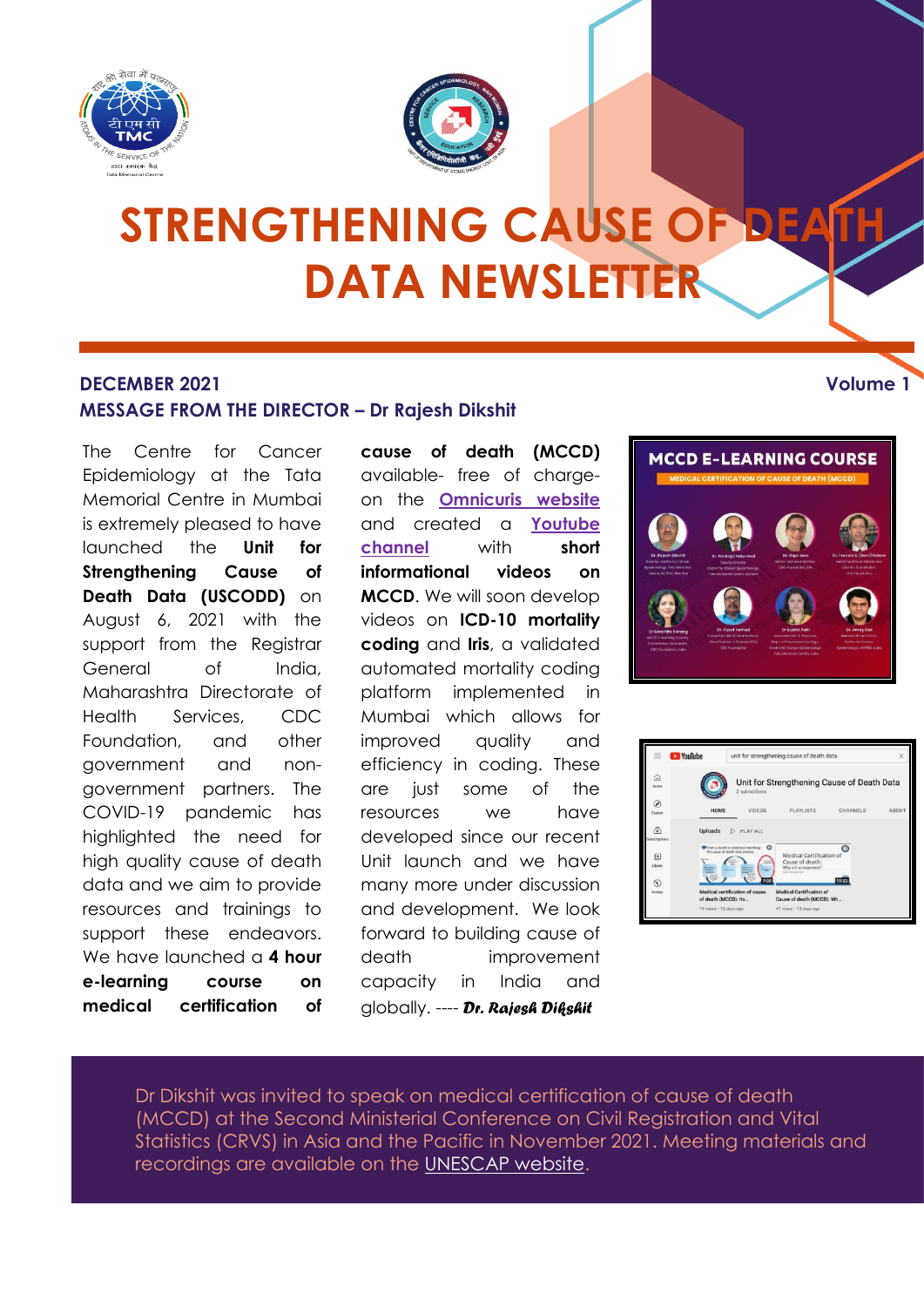### ASK AN MCCD EXPERT:

**OMNICURIS e-learning course student question***: In the case of a death due to marasmus, can I write poverty or lack of food in part two where contributing causes or other significant conditions are reported? For example, as presented in the MCCD medical data table below:*

| <b>CAUSE OF DEATH</b><br>Immediate cause<br>State the disease, injury or complication which<br>caused death, not the mode of dying such as heart<br>failure, asthenia, etc. | <b>MARASMUS</b><br>due to (or as a consequences of)              | Interval between onset<br>and death approx.<br><b>6 MONTHS</b> |
|-----------------------------------------------------------------------------------------------------------------------------------------------------------------------------|------------------------------------------------------------------|----------------------------------------------------------------|
| Antecedent cause<br>Morbid conditions, if any, giving rise to the above<br>cause, stating underlying conditions last                                                        | due to (or as a consequences of)                                 |                                                                |
| п<br>Other significant conditions contributing to the death<br>but not related to the disease or condition causing it                                                       | <b>POVERTY (2 years)</b><br>(c)<br><b>LACK OF FOOD (2 years)</b> |                                                                |

#### **MCCD EXPERT RESPONSE:**

When you certify a death (complete a MCCD form), you should focus on writing **medical conditions** and/or **external events** that were a part of the **causal sequence** that ultimately led to death. For example,

| <b>CAUSE OF DEATH</b><br>Immediate cause<br>State the disease, injury or complication which<br>caused death, not the mode of dying such as heart | <b>BASILAR SUBDURAL AND</b><br><b>SUBARACHNOID HEMORRHAGES</b><br>$(a)$<br>due to (or as a consequences of) | Interval between onset<br>and death approx.<br><b>HOURS</b> |
|--------------------------------------------------------------------------------------------------------------------------------------------------|-------------------------------------------------------------------------------------------------------------|-------------------------------------------------------------|
| failure, asthenia, etc.<br>Antecedent cause<br>Morbid conditions, if any, giving rise to the above<br>cause, stating underlying conditions last  | <b>BASILAR AND FRONTAL SKULL</b><br><b>FRACTURES</b><br>$(b)$<br>due to (or as a consequences of)           | <b>HOURS</b>                                                |
| П<br>Other significant conditions contributing to the death<br>but not related to the disease or condition causing it                            | <b>MOTOR VEHICLE COLLISION (HIT</b><br>BY A CAR WHILE RIDING A BIKE)                                        | <b>HOURS</b>                                                |

The phrases listed on lines a and b are **medical conditions**. The phrase listed in line c is an **external event**. Both are acceptable to write on the MCCD form- in part 1 if they form a part of the causal sequence and part 2 if it is a contributory cause.

In the WHO recommended MCCD form, there is a **text box** to write more detail on the **circumstances of death**. If that form were used in India, you could write poverty and lack of food since those are very **important contributing factors or circumstantial evidence for a death** from Marasmus. Since a text box is not included in forms [4, 4A, or the postmortem form](https://crsorgi.gov.in/web/uploads/download/MCCD_Form.pdf) currently in use in India, I agree with your suggestion to write poverty and lack of food in part 2.

This **circumstantial information may be of value in the coding process**, which is actually the case since poverty and lack of food do have codes in ICD 10 and ICD11. That might not always be the case with circumstantial information. If you do want to include circumstantial information that you believe is critical for understanding how or why the death occurred, please consider including it in part 2 of the medical data section and eventually in the text box if one is added if or when the MCCD forms are revised in India.

*Interested in learning more on correct completion of MCCD forms? Consider taking the MCCD elearning course available- free of charge- on the [Omnicuris website!](https://www.omnicuris.com/academics/medical-certification-of-cause-of-death)*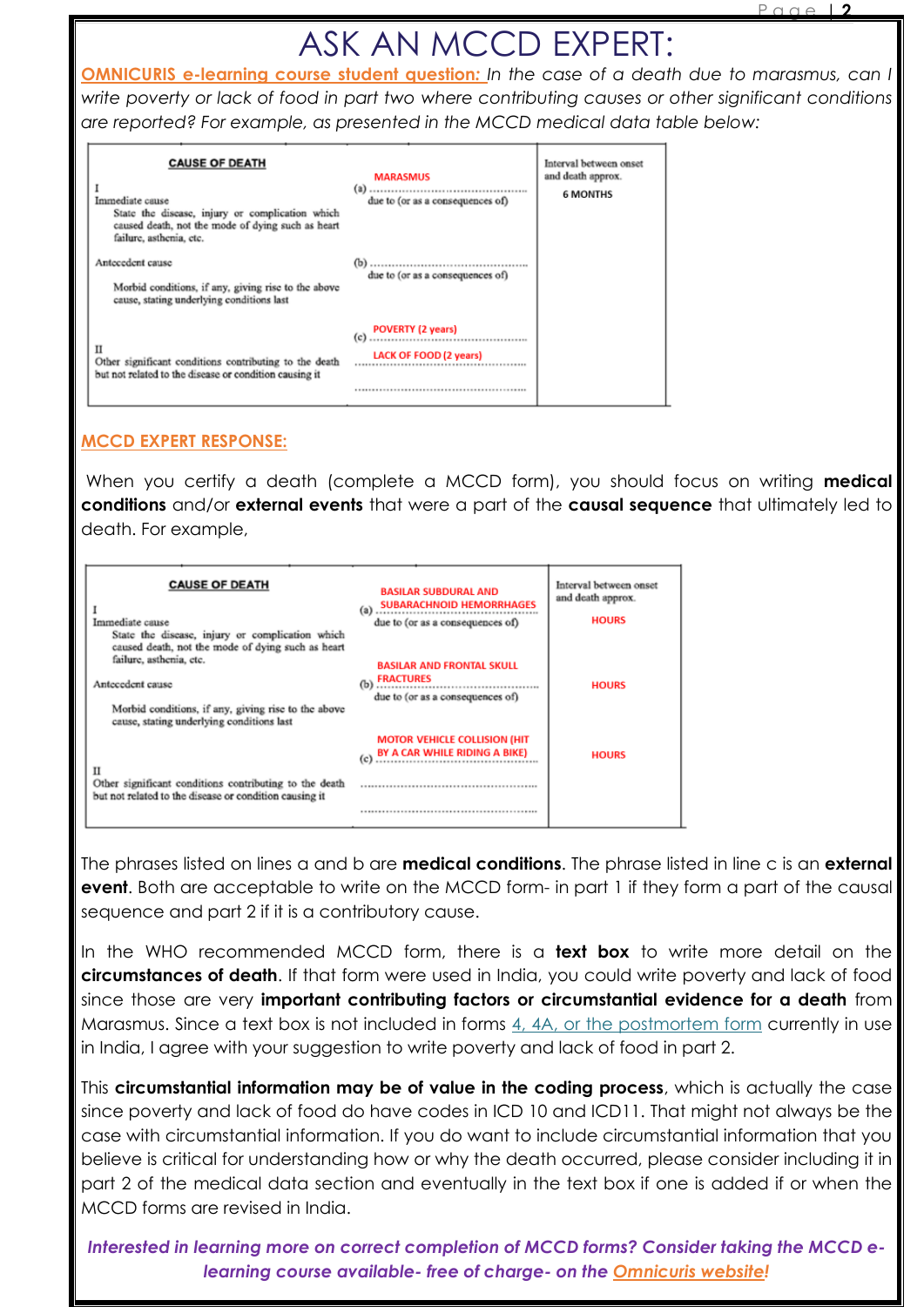

**AVOID ABBREVIATIONS!** The abbreviations in the example MCCD form can be translated as any of the following by mortality coders:

**ILD** Interstitial Lung Disease, Ischemic Leg Disease, Injection Laser Diode, Idiopathic Learning Disability, etc **RHD** Rheumatic Heart Disease, Right Heart disease, Right Heart Dysfunction, RhD gene (+or-), Renal Hypodysplasia, Right Hemisphere brain Damage, Recently diagnosed with Huntington's Disease, regular hemodialysis, Renal Hypertensive Disease, Residual Hip Dysplasia, Rheumatoid Heart Disease, Rib Hump Deformity, etc

**MI** Myocardial Infarction, Mitral Incompetence, Mitral Insufficiency, Muscle Infection, Mental illness, Mentally Impaired, Mild Impairment, etc

**LVF** Left Ventricular Failure, Levofloxacin, etc

**COPD** Chronic Obstructive Pulmonary Disease, Congestive Obstructive Pulmonary Disease, Chronic Bronchitis and Emphysema, Chronic Pulmonary Disease, etc

**ARDS** Acute Respiratory Distress Syndrome, Adult Respiratory Distress Syndrome, Asbestos-Related Diseases, Age-Related Diseases, Autoimmune Rheumatic Diseases, Adverse Drug Reactions, Allergic Respiratory Diseases, Aminoglycoside Resistance Determinants, Anti-Rheumatoid Drugs, Antibiotic Resistance Determinants, Antiretroviral Drugs, etc

**Doctors should avoid abbreviations** to ensure the medical condition or event are coded correctly.

### TEST YOUR ICD-10 MORTALITY CODING SKILLS **SEX:** Male **AGE:** 18 months

| <b>CAUSE OF DEATH</b><br>Immediate cause<br>State the disease, injury or complication which<br>caused death, not the mode of dying such as heart<br>failure, asthenia, etc.<br>Antecedent cause<br>Morbid conditions, if any, giving rise to the above<br>cause, stating underlying conditions last | <b>PNEUMONIA</b><br>due to (or as a consequences of)<br><b>MENINGOCOCCAL MENINGITIS</b><br>due to (or as a consequences of) | Interval between onset<br>and death approx.<br><b>6 DAYS</b><br><b>3 WEEKS</b> |
|-----------------------------------------------------------------------------------------------------------------------------------------------------------------------------------------------------------------------------------------------------------------------------------------------------|-----------------------------------------------------------------------------------------------------------------------------|--------------------------------------------------------------------------------|
| п<br>Other significant conditions contributing to the death<br>but not related to the disease or condition causing it                                                                                                                                                                               |                                                                                                                             |                                                                                |
|                                                                                                                                                                                                                                                                                                     |                                                                                                                             |                                                                                |

#### **Practice your ICD 10 mortality coding skills with this example by completing the following:**

- 1. Assign ICD10 codes to all conditions
- 2. Determine the starting point SP 1-8 to select the tentative underlying cause of death (UCOD)
- 3. Consider special instruction M 1-4 for modification of the tentative UCOD
- 4. Check consistency between the selected UCOD with age and sex
- 5. State the final UCOD

*Use ICD10 [volume](https://icd.who.int/browse10/Content/statichtml/ICD10Volume2_en_2019.pdf) 2 for guidance on ICD10 mortality coding rules, if needed.*

#### *THE ANSWER IS ON THE NEXT PAGE***…**